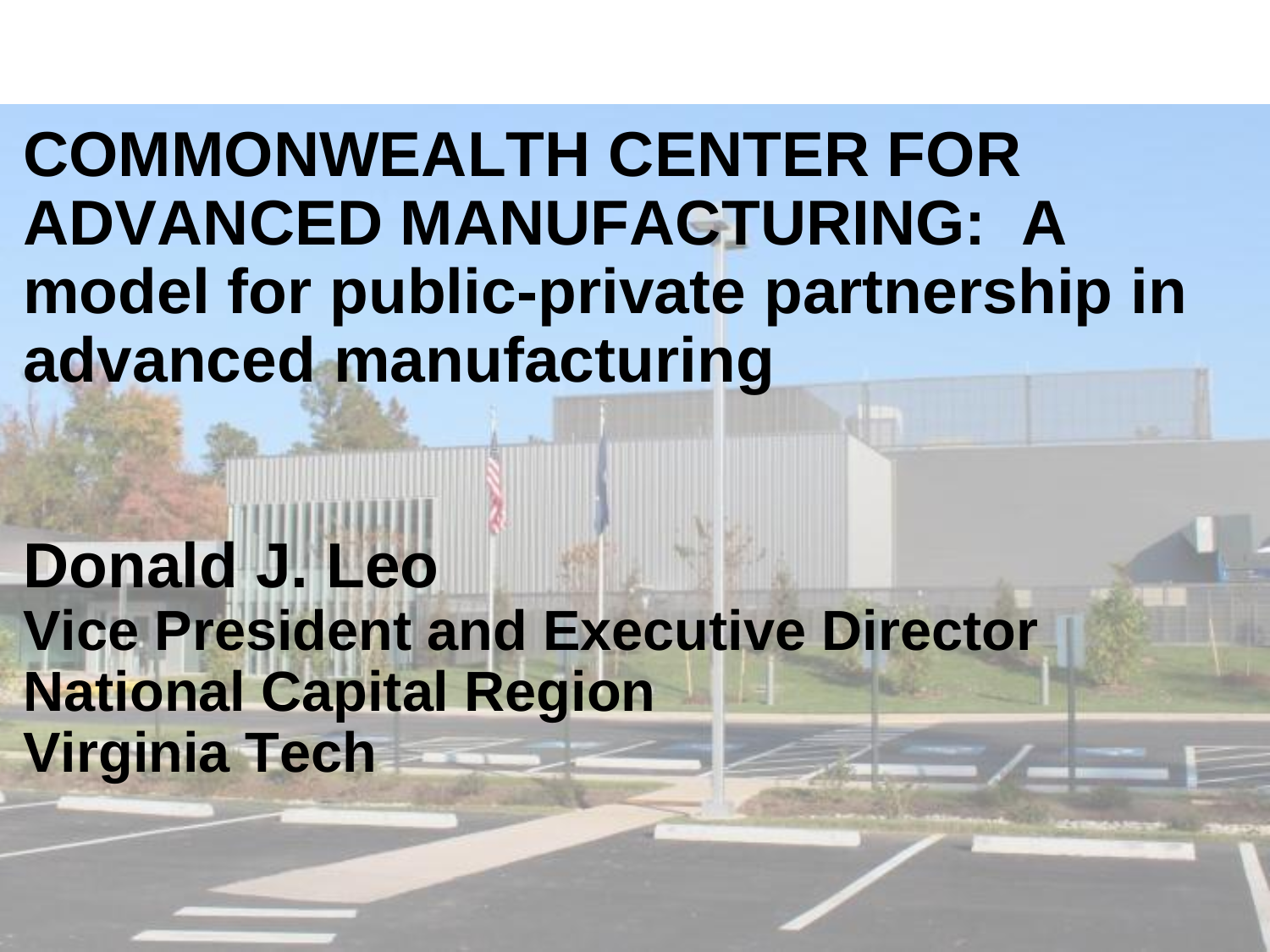**CCAM is a collaborative public-private partnership between industry, academia, and government**





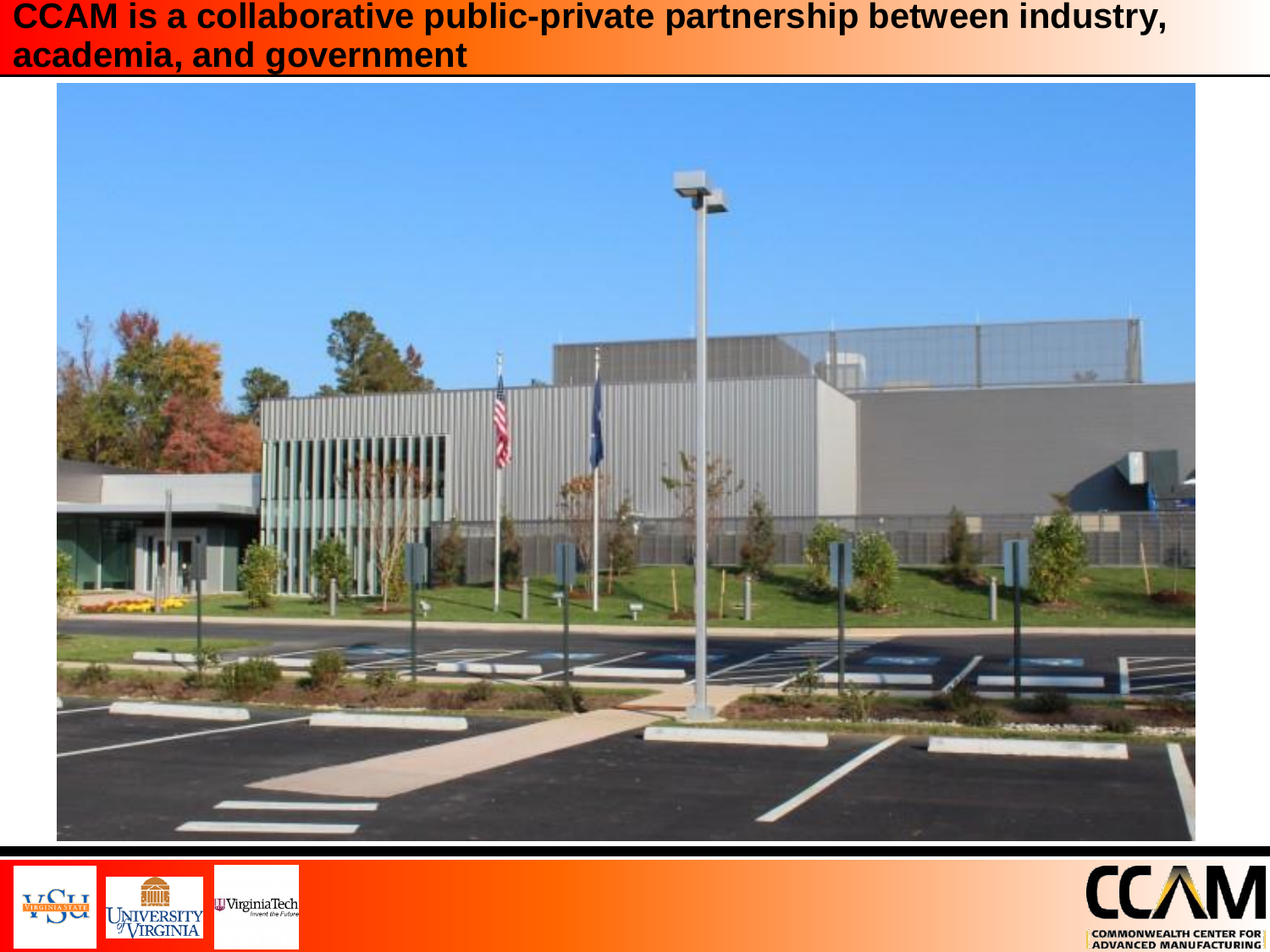



**Dr. Keith Williamson Dean School of Engineering Sciences and Technology CCAM Board Member**





**Dr. Barry Johnson Senior Associate Dean School of Engineering and Applied Sciences CCAM Board Member and Founding Chair**

**Dr. Donald Leo Vice President and Executive Director National Capital Region Operations Virginia Tech CCAM Board Member**





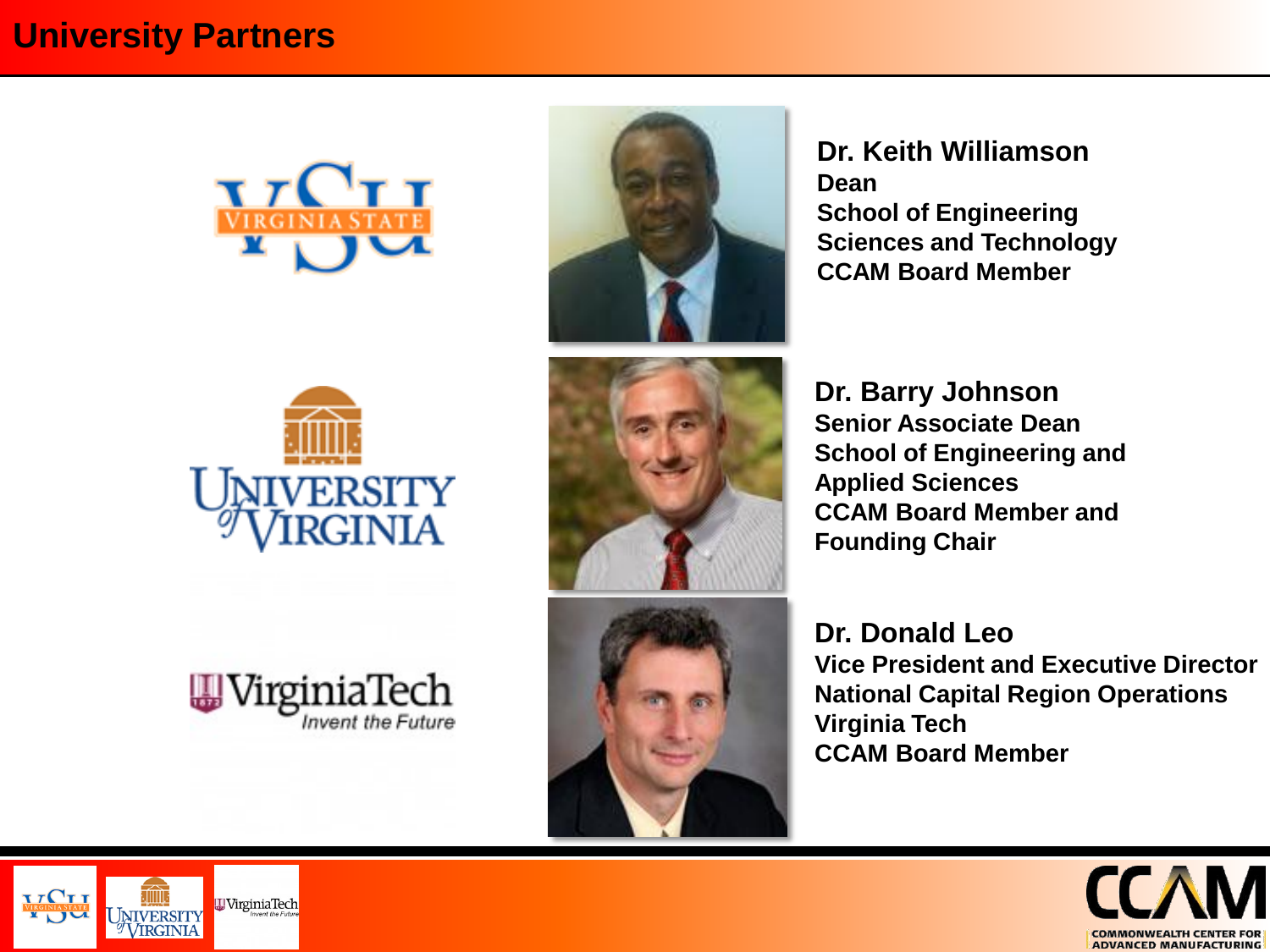# **CCAM is located in the mid-Atlantic region near Richmond, VA**





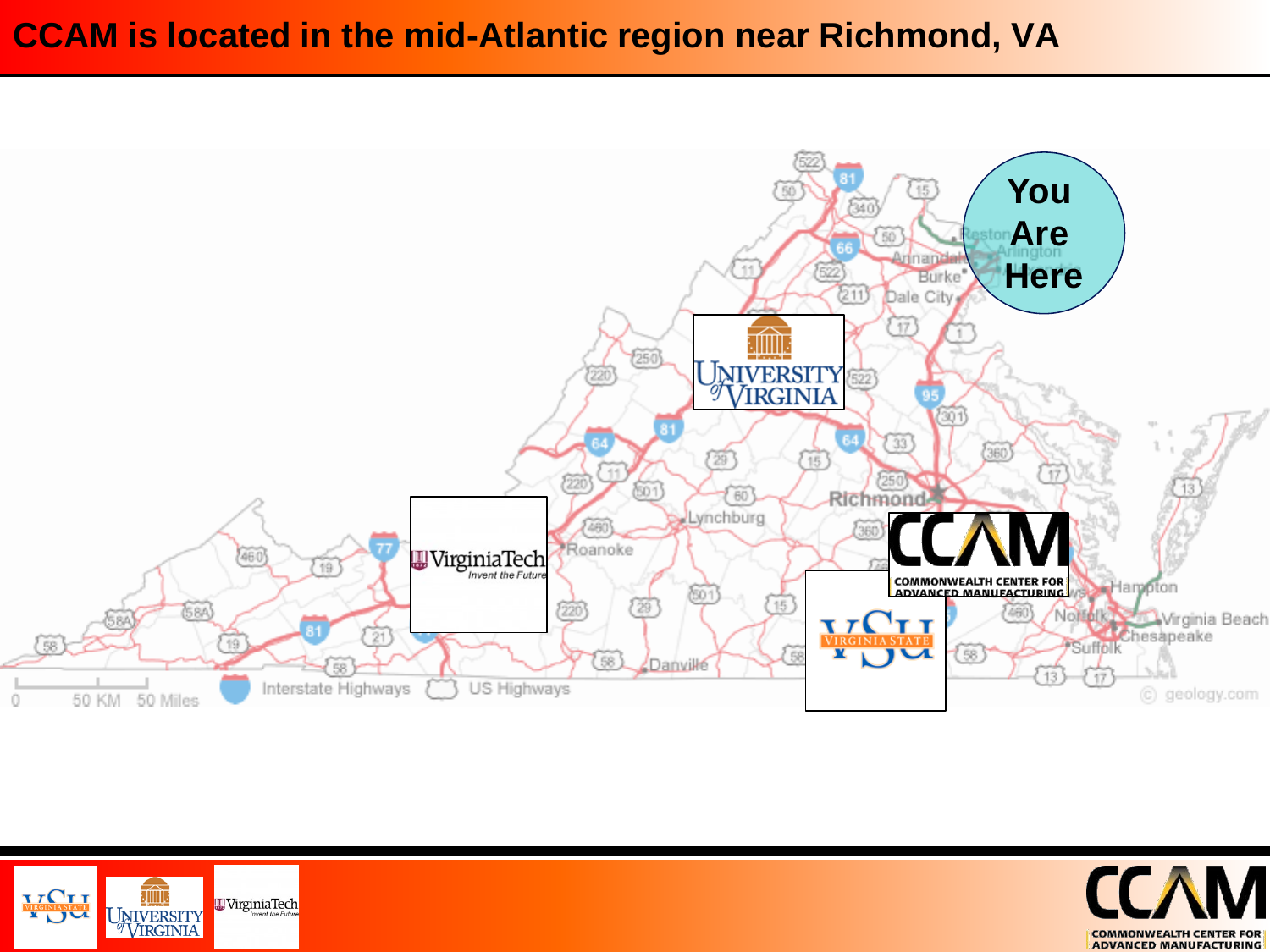## **CCAM is part of Crosspointe, a manufacturing campus that will include multiple Rolls-Royce facilities and supplier facilities**





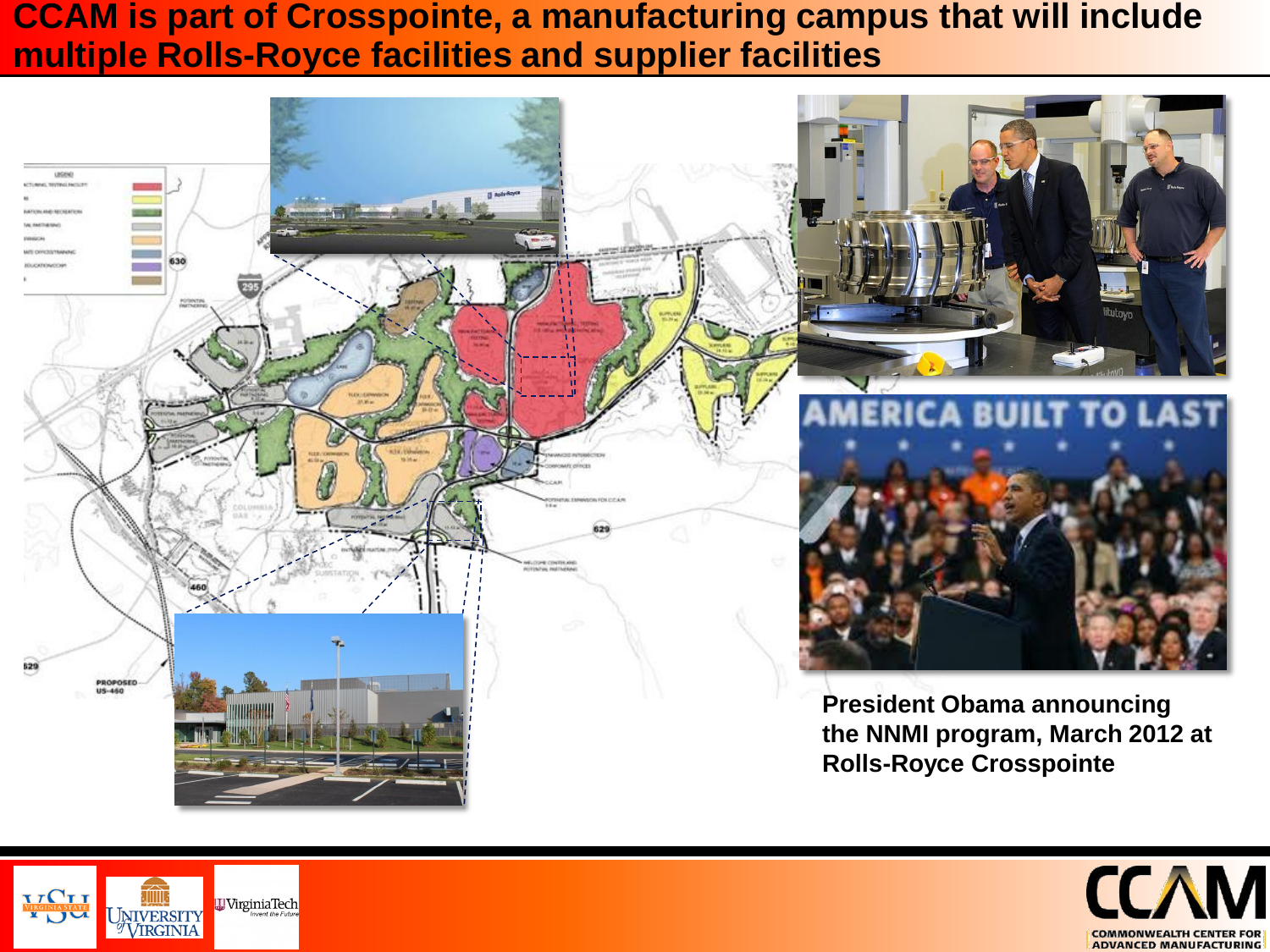**CCAM accelerates the development of production-ready technologies for its corporate members**





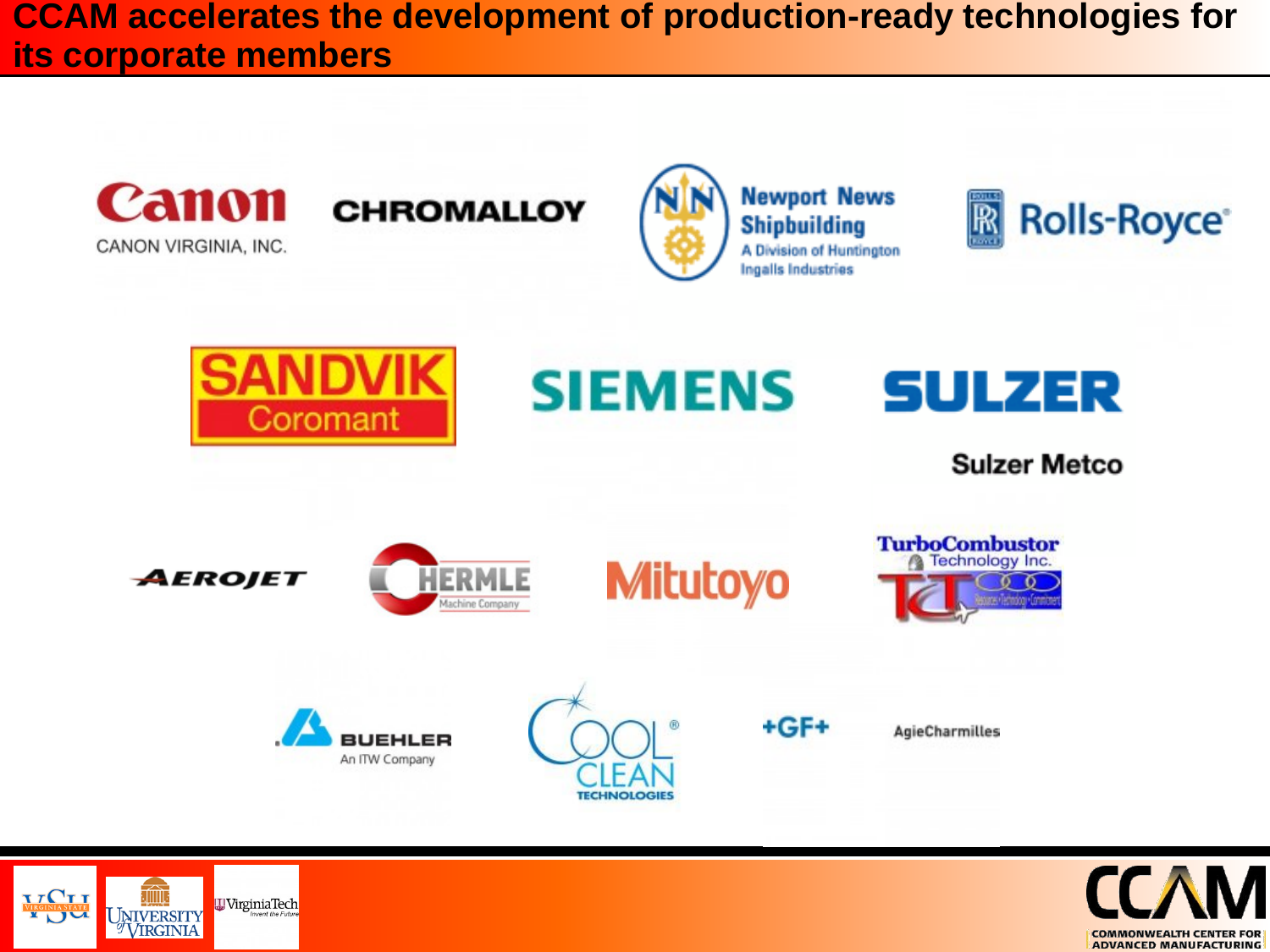#### **CCAM has been a multi-year, collaborative effort**



Governor Tim Kaine announces Rolls-Royce site selection in Virginia

CCAM facility opened



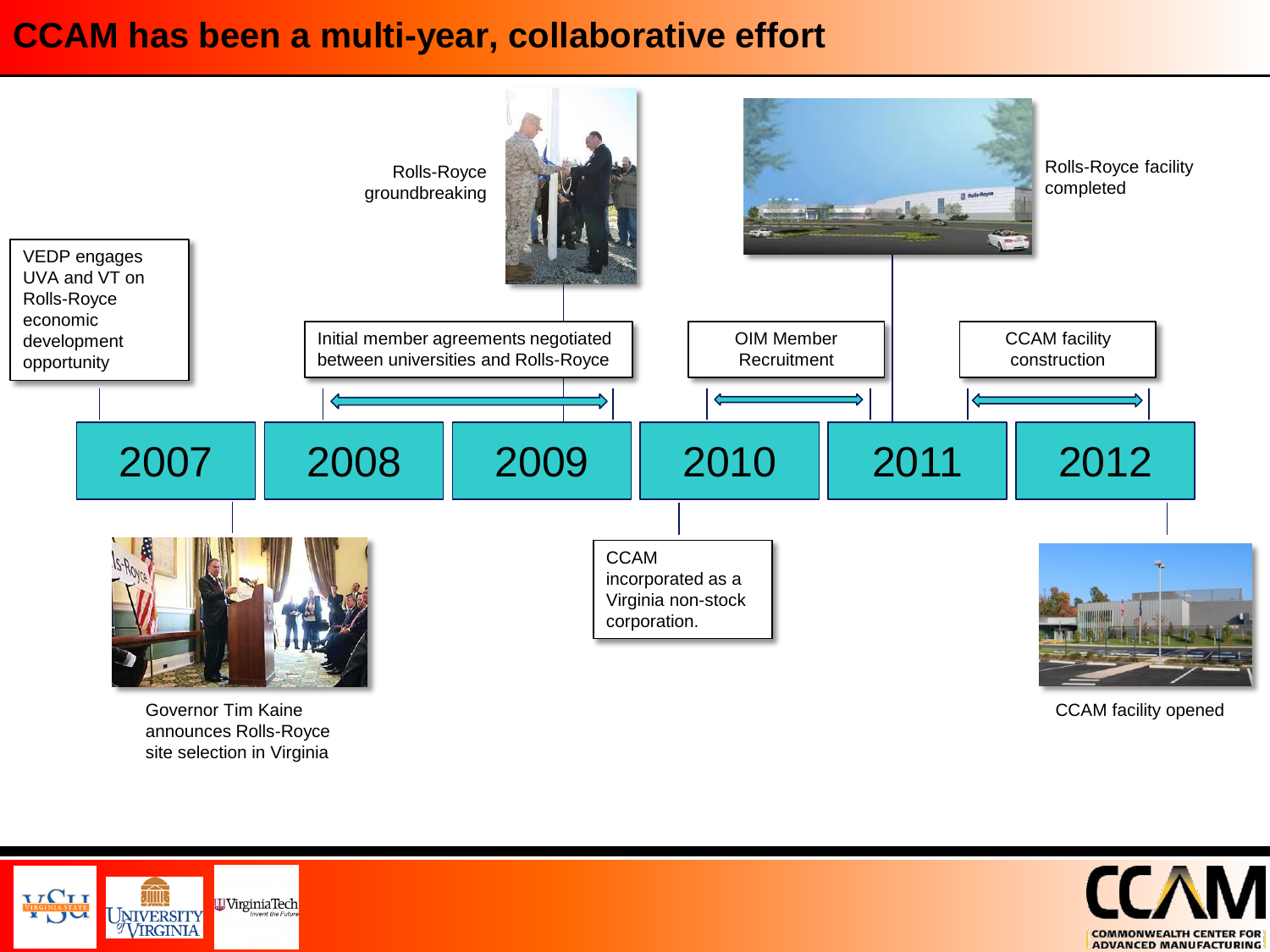# **CCAM is structured to enable various types of research activities**



**Corporate research \$ is amplified by gaining IP access to results of ALL generic research.**

**Corporate sponsor OWNS any IP resulting from Directed Research.**



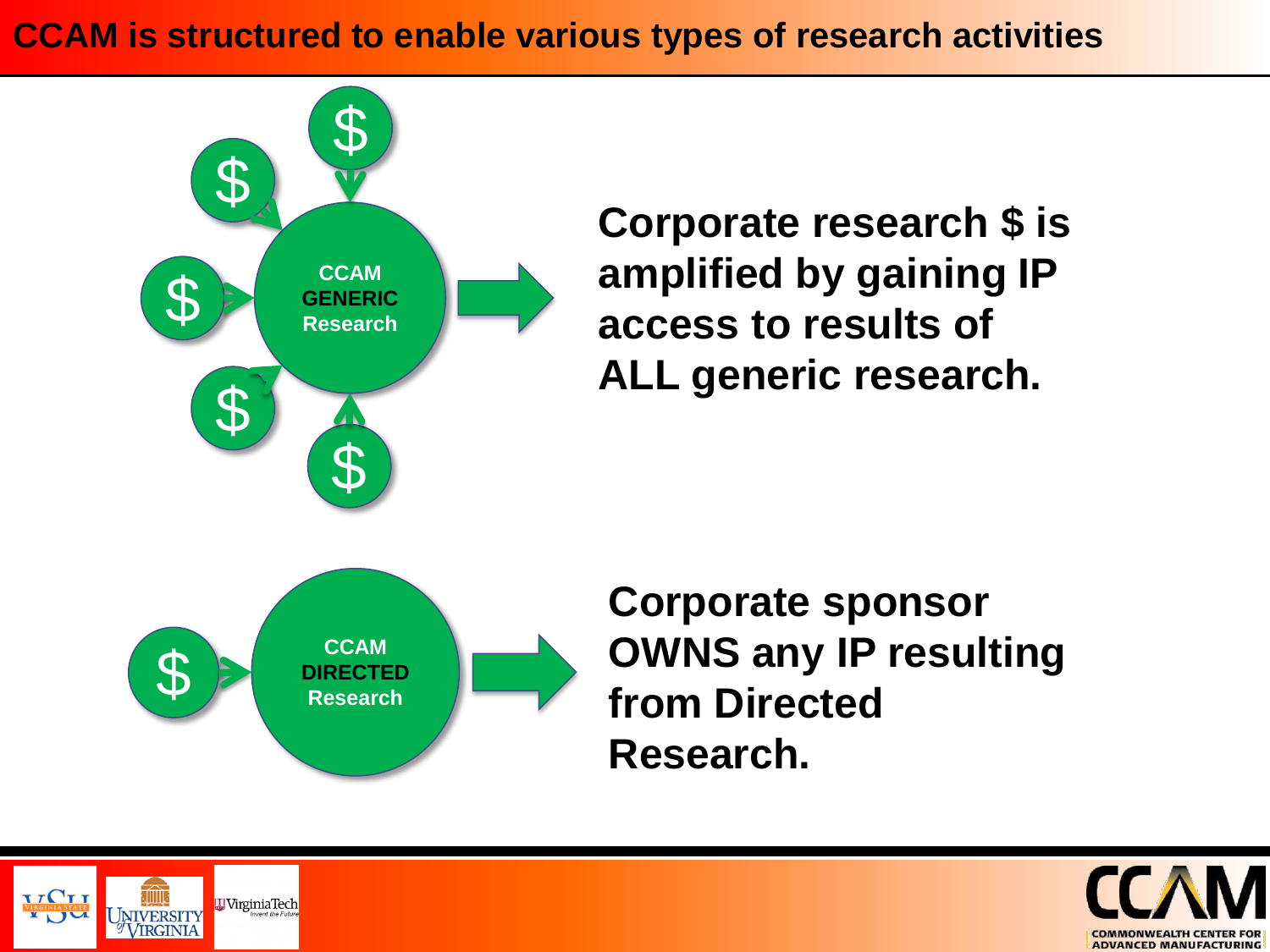- **CCAM enables the translation of basic research results into industry practice.**
- **Close collaboration with industry through CCAM enables greater understanding of industry needs.**
- **Production-scale equipment in CCAM provides opportunities for joint funding of translational research projects.**
- **CCAM provides on site research opportunities for faculty and students. CCAM has already hired student interns from all three partner universities and is currently funding graduate students and post-doctoral associates through sponsored research.**



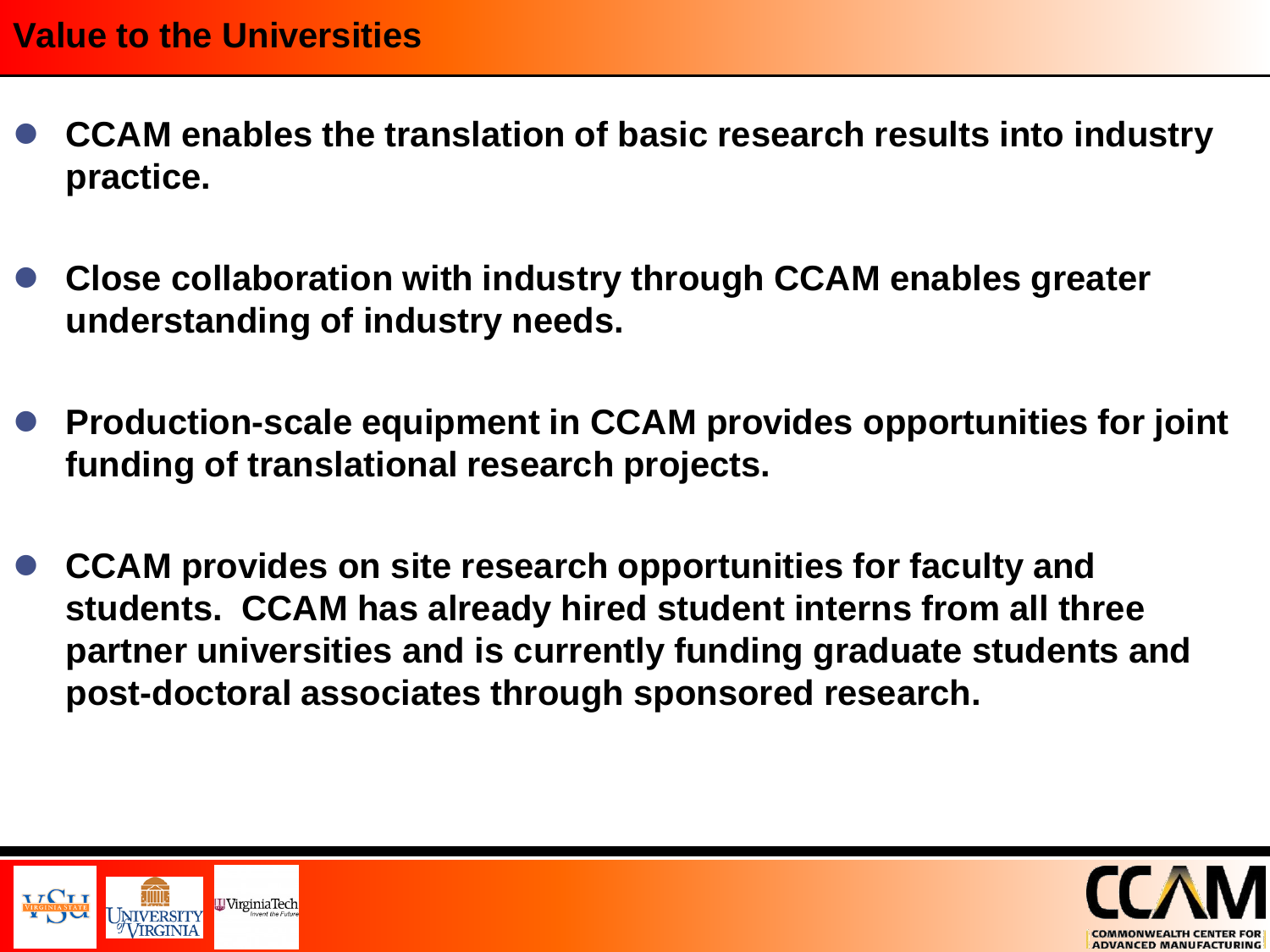# **Key lessons learned in building a public-private partnership**

- **Our decision early in the partnership to adopt a consistent and graduated IP policy was critical to member recruitment. The universities had to be flexible on the IP policy to attract members willing to invest sufficient funds to make CCAM a viable enterprise.**
- **Engaged industry board members – at the executive level – are critical to continued corporate engagement in the center.**
- **Early, comprehensive planning has been critical to initial member recruitment. Flexibility in the bylaws and member agreements has been important to growing the center.**
- **Appointing enthusiastic faculty liaisons has been critical to engaging the universities in the project.**
- **Support by local and state government has been an important element to member recruitment and workforce development.**